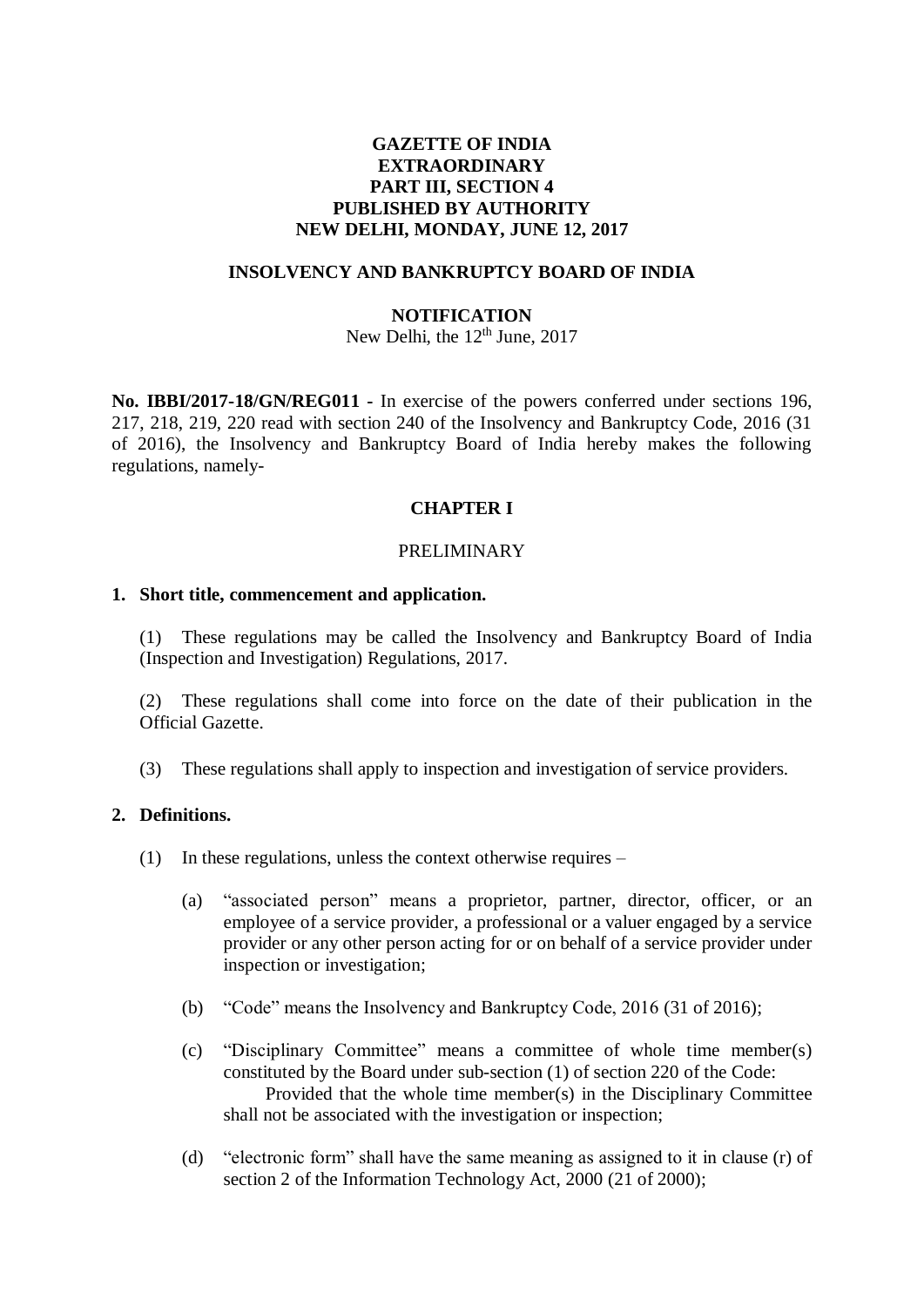- (e) "Investigating Authority" means an officer or a team of officers of the Board, which has been directed by the Board, to conduct the investigation of a service provider;
- (f) "Inspecting Authority" means an officer or a team of officers of the Board, which has been directed by the Board, to conduct the inspection of a service provider;
- (g) "noticee" means a service provider or an associated person who is alleged to have contravened any provision of the Code, or the rules, regulations or guidelines made thereunder;
- (h) "record" means the books of accounts, registers, documents, call records and other records, whether maintained in electronic form or otherwise, of a service provider and its associated person;
- (i) "section" means section of the Code; and
- (j) "service provider" means insolvency professional agency, insolvency professional, insolvency professional entity or information utility.

(2) The words and expressions used and not defined in these regulations, but defined in the Code, shall have the same meaning assigned to them in the Code.

## **CHAPTER II**

#### INSPECTION

#### **3. Inspection by the Board.**

(1) The Board shall conduct inspection of such number of service providers every year, as may be decided by the Board from time to time.

(2) Without prejudice to provisions of sub-regulation (1), the Board may conduct inspection of a service provider under section 218.

(3) The Board may, for the purposes of this regulation, by an order, direct an Inspecting Authority to conduct an inspection of records of a service provider for purposes specified under sub-regulation (4).

- (4) The purposes under sub-regulation (3) include
	- (a) to ensure that the records are being maintained by a service provider in the manner required under the relevant regulations;
	- (b) to ascertain whether adequate internal control systems, procedures and safeguards have been established and are being followed by a service provider to fulfill its obligations under the relevant regulations;
	- (c) to ascertain whether any circumstance exists which would render a service provider unfit or ineligible;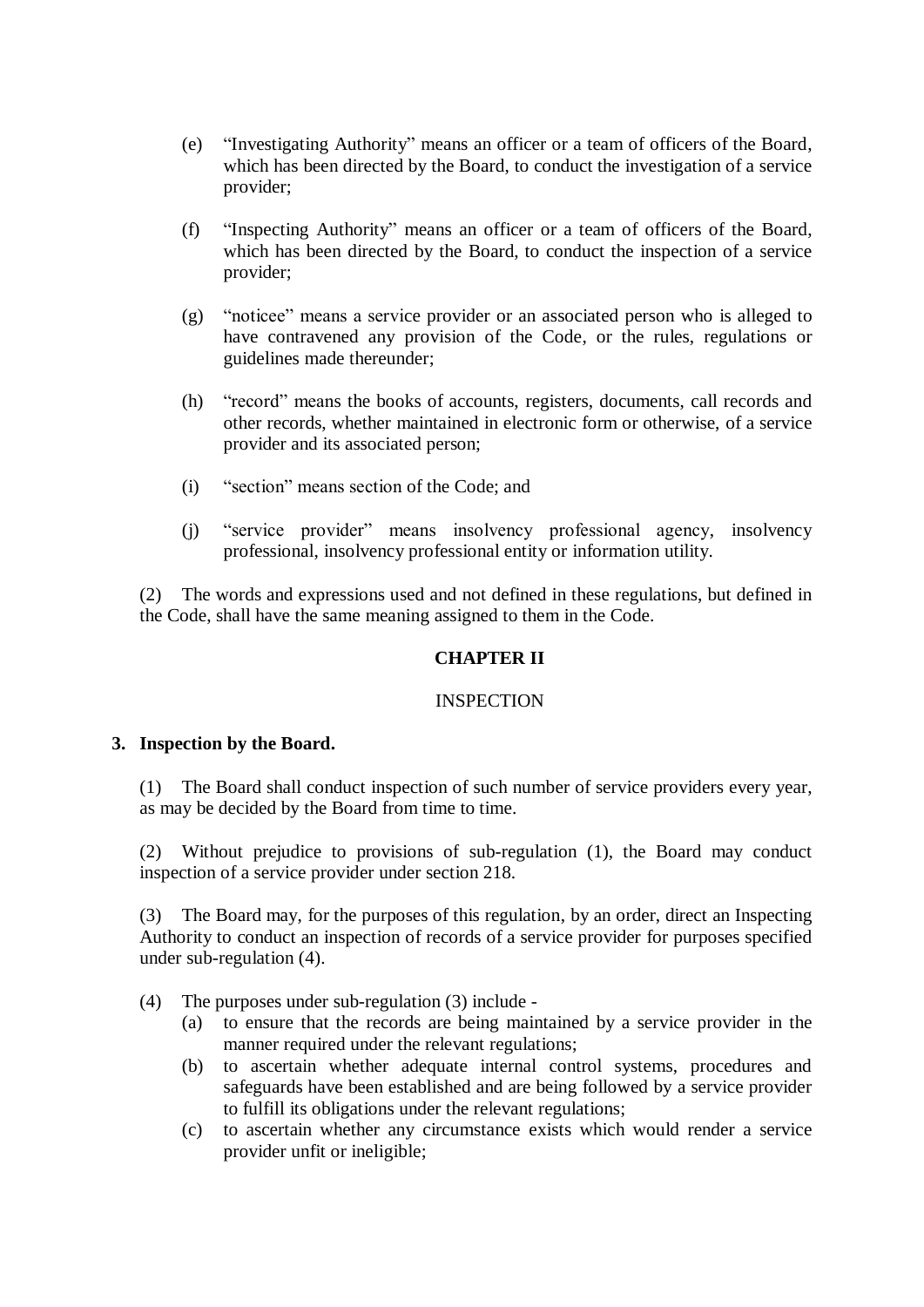- (d) to ascertain whether the provisions of the Code, or the rules, regulations and guidelines made thereunder and the directions issued by the Board, if any, are being complied with;
- (e) to inquire into the complaints received from clients or any other person on any matter having a bearing on the activities of a service provider; and
- (f) such other purpose as may be deemed fit by the Board in furtherance of the objectives of the Code.
- (5) The order referred to in sub-regulation (3) shall contain-
	- (a) scope of inspection;
	- (b) composition of Inspecting Authority;
	- (c) timelines for conducting the inspection;
	- (d) reporting of progress in inspection;
	- (e) submission of interim inspection report, if any; and
	- (f) submission of inspection report.

(6) The Board and the Inspecting Authority shall make every effort to keep the inspection confidential and to cause the least burden on, or disruption to, the business of the service provider under inspection.

#### **4. Conduct of Inspection.**

(1) The Inspecting Authority shall serve a notice of inspection to the service provider at least 10 days before the commencement of inspection:

Provided that where the Inspecting Authority is satisfied that the notice will cause undue delay in inspection or there is an apprehension that records of the service provider may be destroyed, mutilated, altered, falsified or secreted, after the notice is served, it may, for reasons to be recorded in writing, dispense with such notice.

(2) The Inspecting Authority may require the service provider or an associated person to submit records, as may be required, before the commencement of inspection.

(3) The Inspecting Authority may visit the offices of the service provider for conducting the on-site inspection.

(4) It shall be the duty of the service provider and an associated person to produce before the Inspecting Authority such records in his custody or control and furnish to the Inspecting Authority such statements and information relating to its activities within such time as the Inspecting Authority may require.

(5) The service provider shall allow the Inspecting Authority to have access to the premises occupied by such service provider or by any other person on its behalf and extend facility for examination of any records in the possession of the service provider or any such other person and provide copies of records or other material which in the opinion of the Inspecting Authority are relevant for the inspection.

(6) The Inspecting Authority shall, in the course of inspection, may examine and record statements of any associated person of the service provider in relation to the affairs of his business.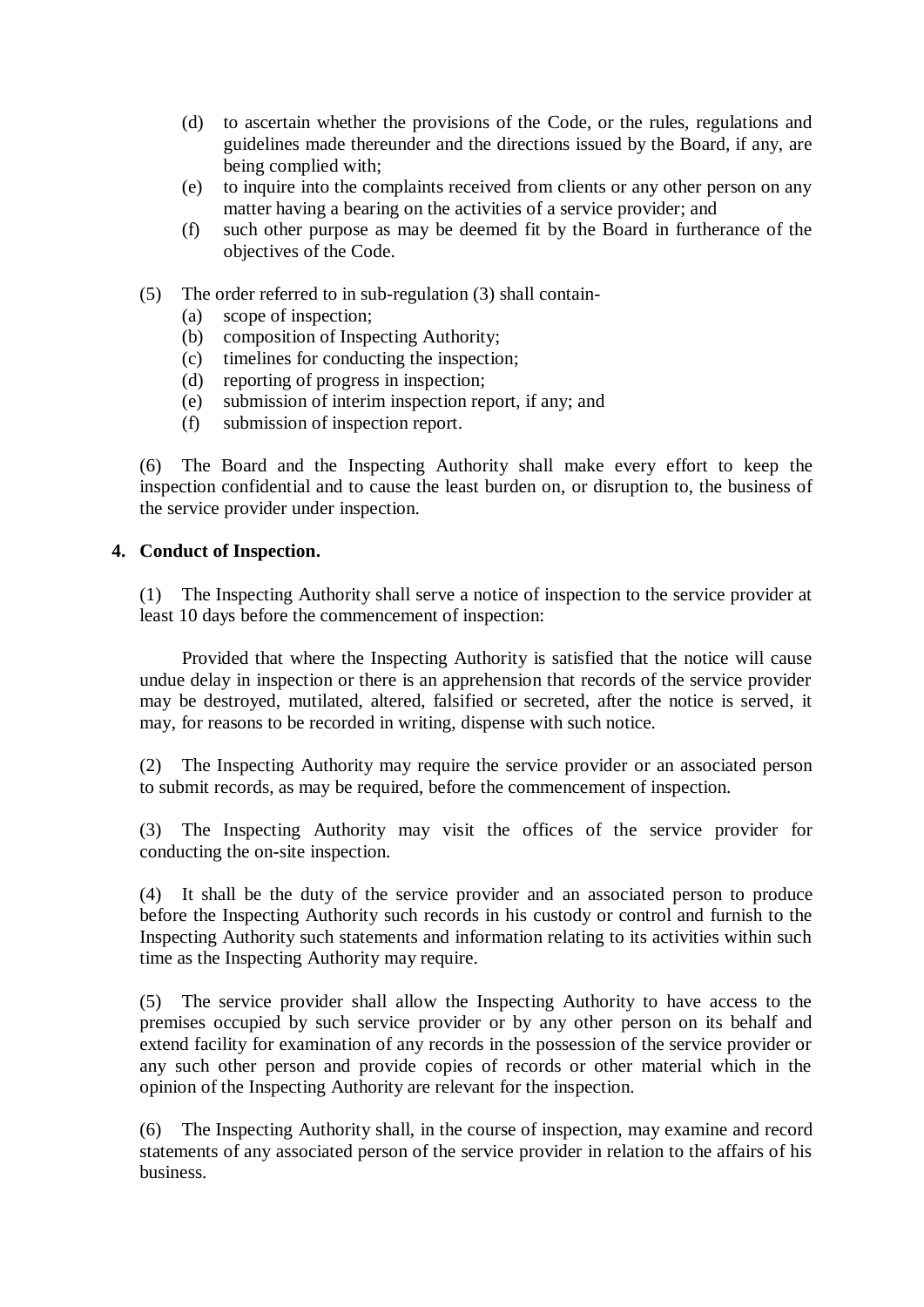(7) It shall be the duty of the service provider and an associated person to give to the Inspecting Authority all assistance which the Inspecting Authority may reasonably require in connection with the inspection.

### **5. Interim Inspection Report.**

(1) The Inspecting Authority may submit an interim inspection report to the Board, if it considers appropriate, keeping in view the nature and progress of inspection.

(2) The Inspecting Authority shall submit an interim inspection report, if required by the Board.

(3) If the Board is satisfied from the interim inspection report that there is a gross violation of the provisions of the Code, or the rules, regulations made thereunder, by the service provider and an immediate action under sub-section (2) of section 220 is warranted, the Board shall refer the matter to the Disciplinary Committee for an appropriate action.

(4) On consideration of the interim inspection report, the Disciplinary Committee may pass an interim order with appropriate directions to the service provider.

(5) The interim order referred to sub-regulation (4) shall lapse on expiry of 90 days.

#### **6. Inspection Report.**

(1) The Inspecting Authority shall send a copy of the draft inspection report to the service provider requiring comments of the service provider within 15 days from receipt of the draft inspection report.

(2) The Inspecting Authority shall submit a copy of the draft inspection report to the Board.

(3) The Board shall examine the draft inspection report as to whether inspection is complete and satisfactory or requires further inspection and advise the Inspecting Authority accordingly within 15 days of receipt of draft inspection report.

(4) After considering the comments of the service provider and taking into account advice of the Board, the Inspecting Authority shall prepare the inspection report and submit it to the Board.

#### **CHAPTER III**

## INVESTIGATION

#### **7. Investigation by the Board.**

(1) The Board may conduct investigation of a service provider under section 218.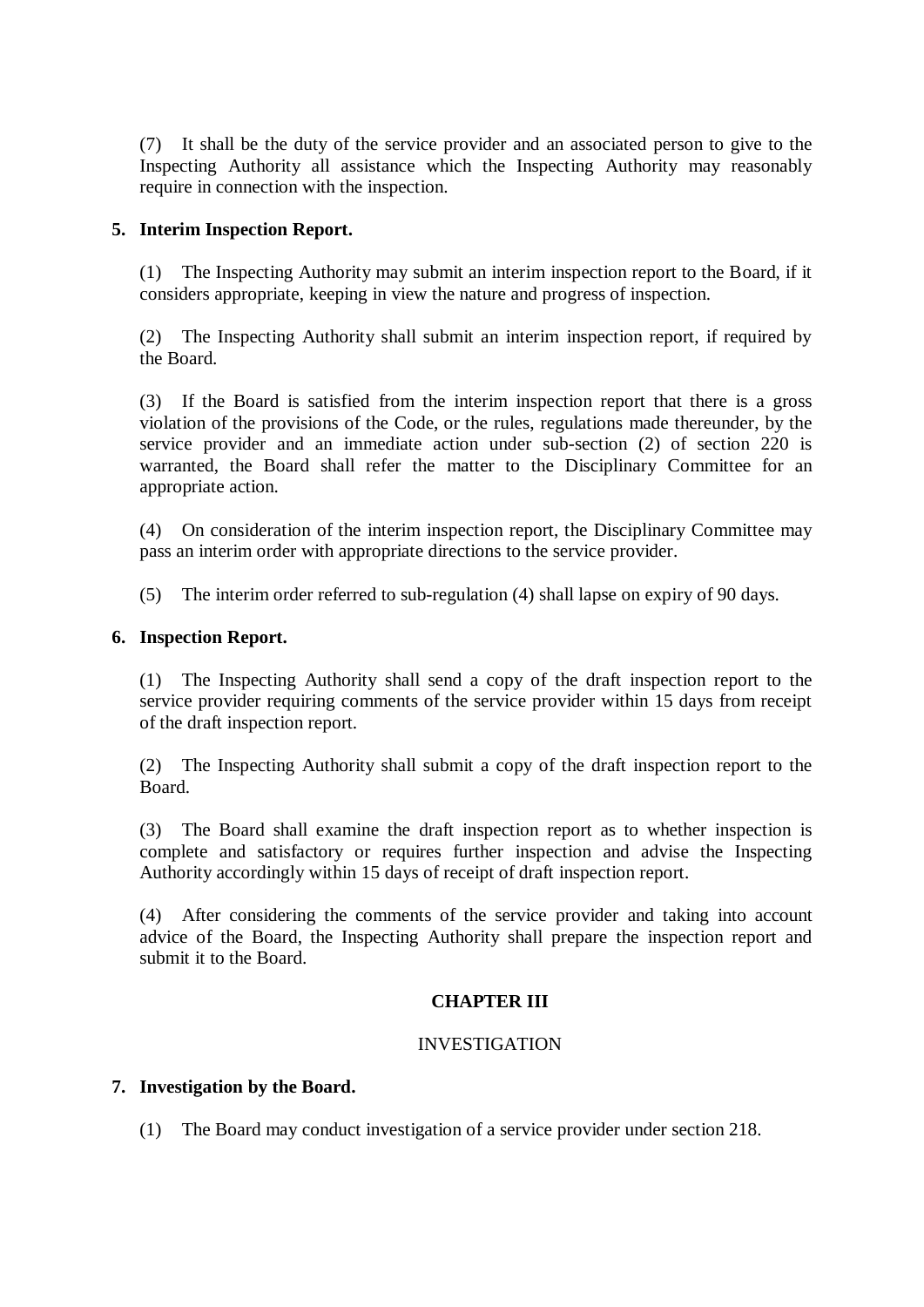(2) The Board may, for the purposes of this regulation, by an order, direct an Investigating Authority to conduct an investigation of the affairs of the service provider and to report thereon to the Board.

- (3) The order referred to in sub-regulation (2) shall contain the following particulars:
	- (a) scope of investigation in terms of records, activities, places, and persons;
	- (b) composition of Investigating Authority;
	- (c) timelines for conducting investigation;
	- (d) reporting of progress in investigation;
	- (e) submission of interim investigation report, if any; and
	- (f) submission of investigation report.

(4) The Board and the Investigating Authority shall make every effort to keep investigation confidential and to cause the least burden on, or disruption to, the business of the service provider under investigation.

(5) The Board may, at any time, modify the order referred to under sub-regulation (2) to enlarge the scope of investigation or other terms of investigation, for reasons to be recorded in writing.

### **8. Conduct of Investigation.**

(1) The Investigating Authority shall serve a notice of investigation to the service provider at least 10 days before the commencement of investigation:

Provided that where the Investigating Authority is satisfied that the notice will cause undue delay in investigation or there is an apprehension that records of the service provider may be destroyed, mutilated, altered, falsified or secreted, after the notice is served, it may, for reasons to be recorded in writing, dispense with such notice.

(2) The Investigating Authority may require the service provider or an associated person to submit records as may be required, before the commencement of investigation.

(3) The Investigating Authority may visit the offices of the service provider for conducting the on-site investigation.

(4) It shall be the duty of the service provider and an associated person to produce before the Investigating Authority such records in his custody or control and furnish to the Investigating Authority such statements and information relating to its activities within such time as the Investigating Authority may require.

(5) The service provider shall allow the Investigating Authority to have access to the premises occupied by such service provider or by any other person on its behalf and extend facility for examination of any records in the possession of the service provider or any such other person and provide copies of records or other material which in the opinion of the Investigating Authority are relevant for the investigation.

(6) The Investigating Authority shall, in the course of investigation, may examine and record statements of any associated person of the service provider in relation to the affairs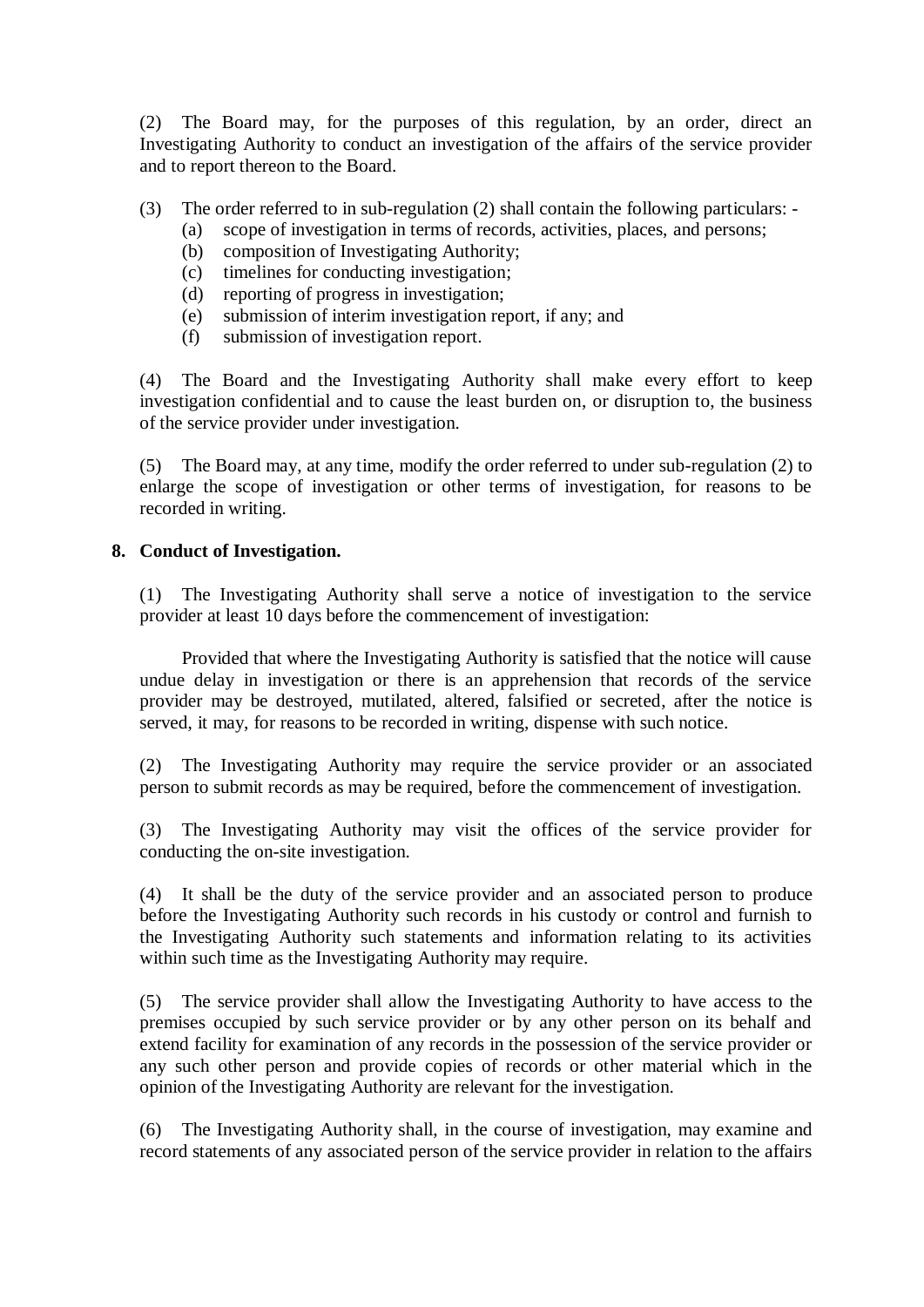of his business and for that purpose may require any of those persons to appear before it personally.

(7) Notes of any examination referred to in sub-regulation (6) shall be recorded and shall be read over to, or by, and signed by, the person examined.

(8) It shall be the duty of the service provider and an associated person to give to the Investigating Authority all assistance which the Investigating Authority may reasonably require in connection with the investigation.

(9) The Investigating Authority may keep in its custody any record produced to it up to six months and thereafter shall return the same to the person by whom or on whose behalf the records were produced:

Provided that it may call for these records again if it considers necessary and shall give certified copies of these to the person by whom or on whose behalf these were produced, if required by him.

(10) Where in the course of investigation, the Investigating Authority has reasonable grounds to believe that the records of, or relating to, a service provider or an associated person in any manner, may be destroyed, mutilated, altered, falsified or secreted, the Investigating Authority may make an application to the competent court having jurisdiction for an order for the seizure of such records.

(11) After considering the application under sub-regulation (10) and hearing the Investigating Authority, if necessary, the competent court may, by order, authorise the Investigating Authority –

- (a) to enter, with such assistance, as may be required, the place or places where such records are kept;
- (b) to search that place or those places in the manner specified in the order; and
- (c) to seize records, it considers necessary, for the purposes of the investigation.

(12) The Investigating Authority may requisition the services of any police officer or any officer of the Central Government, or of both to assist him in search and seizure under the order under sub-regulation (11) and it shall be the duty of every such officer to comply with such requisition.

(13) Every search or seizure shall be carried out in accordance with the provisions of the Code of Criminal Procedure, 1973 (2 of 1974) relating to searches or seizures made under that Code.

#### **9. Interim Investigation Report.**

(1) The Investigating Authority may submit an interim investigation report to the Board, if it considers appropriate, keeping in view the nature and progress of investigation.

(2) The Investigating Authority shall submit an interim investigation report, if required by the Board.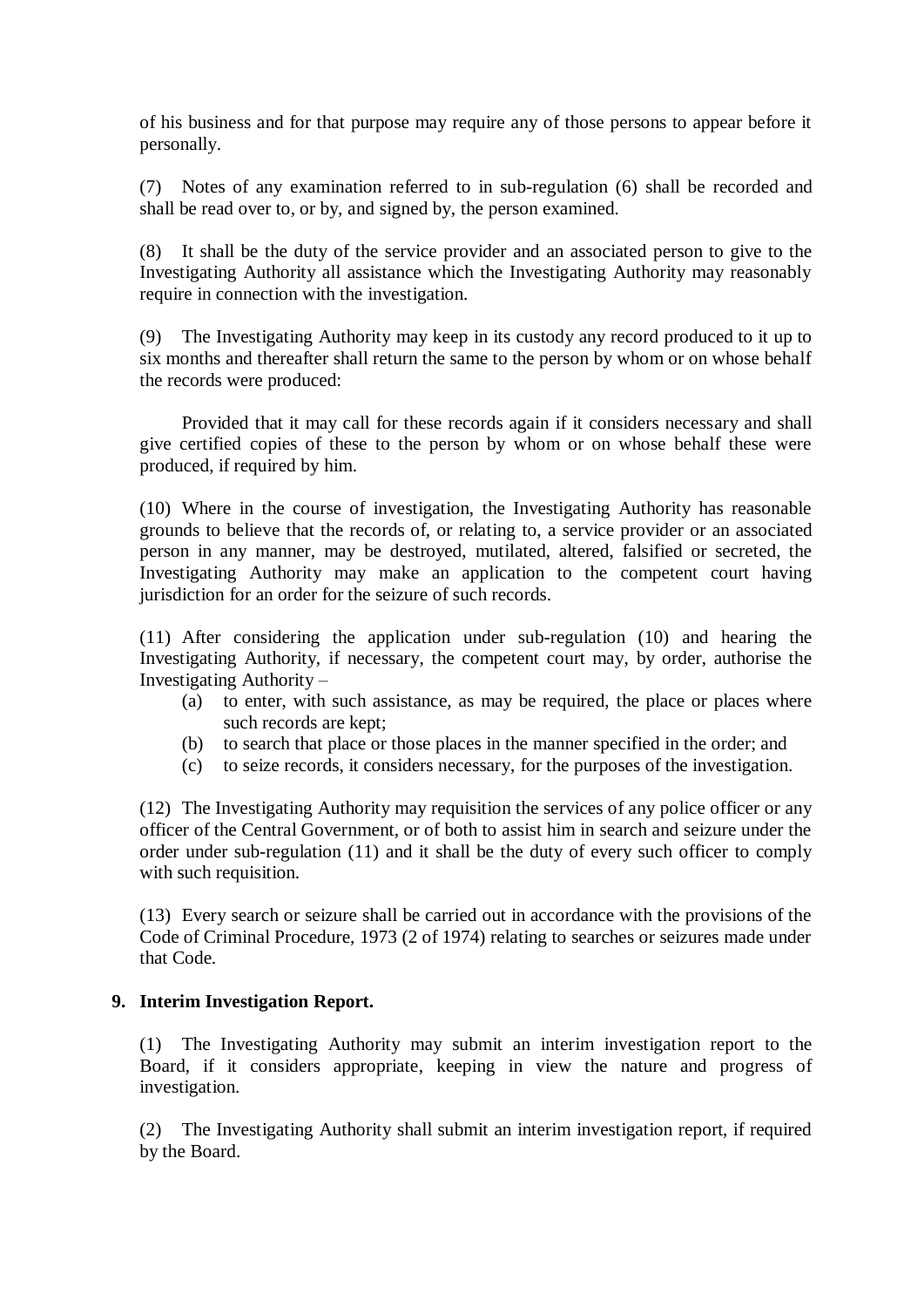(3) If the Board is satisfied from the interim investigation report that *prima facie*, there is a gross violation of the provisions of the Code, or the rules or regulations made thereunder, by the service provider and an immediate action under sub-section (2) of section 220 is warranted, the Board shall refer the matter to the Disciplinary Committee for an appropriate action.

(4) On consideration of the interim investigation report, the Disciplinary Committee may pass an interim order with appropriate directions to the service provider.

(5) The interim order referred to sub-regulation (4) shall lapse on expiry of 90 days.

## **10. Investigation Report.**

(1) The Investigating Authority shall submit a copy of the draft investigation report to the Board.

(2) The Board shall examine the draft investigation report as to whether investigation is complete and satisfactory or requires further investigation and advise the Investigating Authority accordingly within 15 days of receipt of the draft investigation report.

(3) After taking into account advice of the Board, the Investigating Authority shall prepare the investigation report and submit it to the Board.

## **CHAPTER IV**

## CONSIDERATION OF REPORT

#### **11. Consideration of Report.**

(1) The Board shall consider the inspection report received under regulation 6 or investigation report received under regulation 10, as the case may be, expeditiously.

(2) If the Board, after consideration of the report under sub-regulation (1), is of the *prima facie* opinion that sufficient cause exists to take actions under section 220 or subsection (2) of section 236, it shall issue a show-cause notice in accordance with regulation 12 to the service provider or an associated person and in any other case, close the inspection or investigation, as the case may be.

#### **12. Show-cause notice.**

- (1) The show-cause notice shall be in writing and shall state-
	- (a) the provisions of the Code under which it has been issued;
	- (b) the details of the alleged facts;
	- (c) the details of the evidence in support of the alleged facts;
	- (d) the provisions of the Code, or the rules, regulations or guidelines made thereunder, allegedly violated;
	- (e) the actions or directions that the Board proposes to take or issue, if the allegations are established; and
	- (f) the time within which the noticee may make written submission.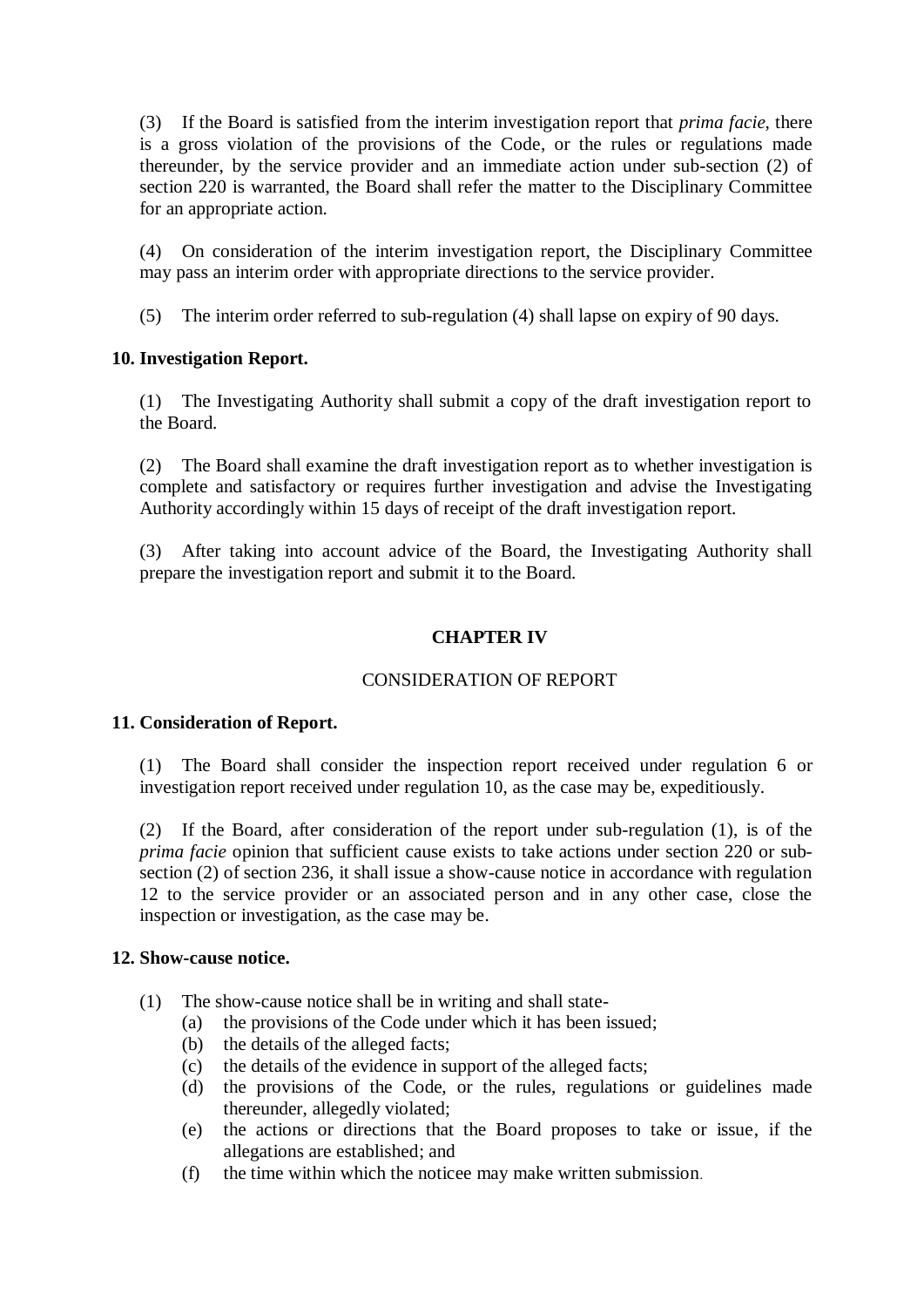(2) For the purposes of clause (e) of sub-regulation (1), the Board shall take into account, but not limited to, the following factors: -

- (a) the nature and seriousness of the alleged contraventions, including whether it was deliberate, reckless or negligent on the part of the noticee;
- (b) the consequences and impact of the alleged contravention, including
	- (i) unfair advantage gained by the noticee as a result of the alleged contravention;
	- (ii) loss caused, or likely to be caused, to clients or any other person as a result of the alleged contravention; and
	- (iii) the conduct of the noticee after the occurrence of the alleged contravention, and prior to the alleged contraventions.

(3) The show-cause notice shall provide at least 21 days to the noticee to make a written submission.

(4) The show-cause notice shall state, if a noticee fails to respond under sub-regulation (3) within the given time, it shall be disposed of based on the material available on record.

(5) The show-cause notice shall enclose copies of relevant documents and extracts of relevant portions from the report of investigation or inspection, or other records.

- (6) A show-cause notice issued shall be served on the noticee-
	- (a) by sending it to the noticee at its registered office, by registered post with acknowledgement due; and
	- (b) by an appropriate electronic form to the email address provided by the service provider to the Board.

(7) The Board shall refer the show-cause notice to the Disciplinary Committee alongwith all the relevant records including the written submissions, if any, made by the noticee in the matter.

#### **13. Disposal of Show-cause notice.**

(1) The Disciplinary Committee, after providing an opportunity of being heard to the noticee, shall dispose of the show-cause notice by a reasoned order.

(2) The Disciplinary Committee shall dispose of the show-cause notice within a period of 180 days of the issue of the show-cause notice.

- (3) The order under sub-regulation (1) may provide for-
	- (a) closure of show-cause notice without any direction;
	- (b) warning;
	- (c) any of the actions under sub-sections (2), (3) and (4) of section 220;
	- (d) a reference to the Board to take any action under sub-section (5) of section 220 or sub-section (2) of section 236; or
	- (e) any other action or direction as may be considered appropriate.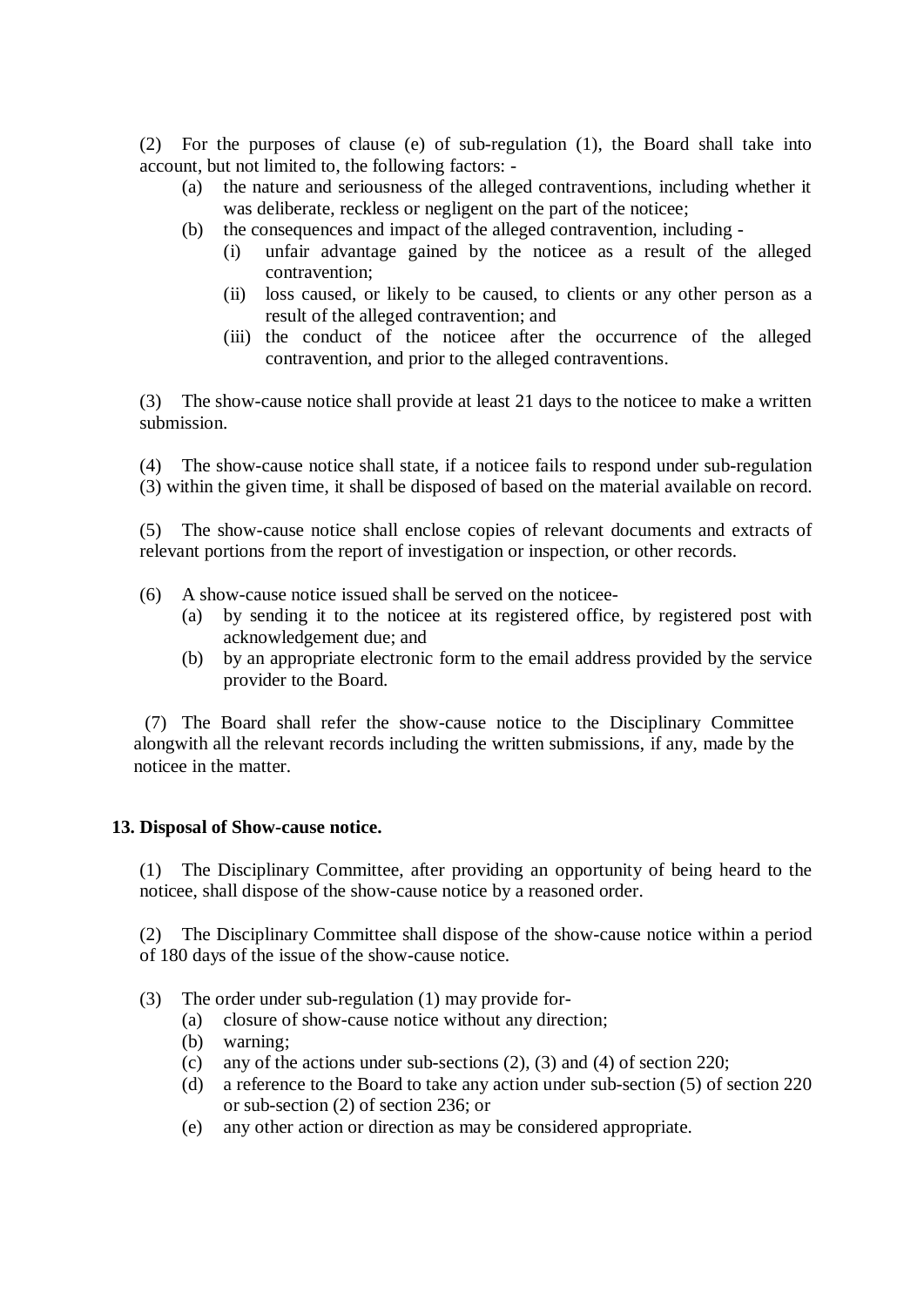(4) The order under sub-regulation (1) shall not become effective until thirty days have elapsed from the date of issue of the order, unless the Disciplinary Committee states otherwise in the order along with the reasons for the same.

(5) The order under sub-regulation (1) shall be issued to the noticee immediately, and be published on the website of the Board.

(6) If the order under sub-regulation (1) suspends or cancels the registration of a service provider, the Disciplinary Committee may, if it considers fit, require the service provider  $to-$ 

- (a) discharge pending obligations, if any;
- (b) continue its functions till such time as may be directed, only to enable clients to shift to another service provider; and
- (c) comply with any other directions.

### **CHAPTER V**

#### **RESTITUTION**

#### **14. Restitution.**

(1) Where a direction has been issued, to any person to disgorge the amount under subsection (4) of section 220, the Board shall endeavour to realize the amount of disgorgement expeditiously.

(2) The Board shall, as soon as after the realization of the amount of disgorgement, invite claims by a public announcement from persons, who have suffered loss on account of the contravention underlying the direction under sub-section (4) of section 220, seeking restitution from the disgorged amount.

(3) The persons referred to in sub-regulation (2) shall submit claims in Form A within 30 days of the public announcement.

(4) The Board shall scrutinise the claims and prepare a list of valid claims within 30 days of the last date for receipt of claims.

(5) The Board shall disburse such amount proportionately among the claimants within 30 days of preparation of the list of valid claims.